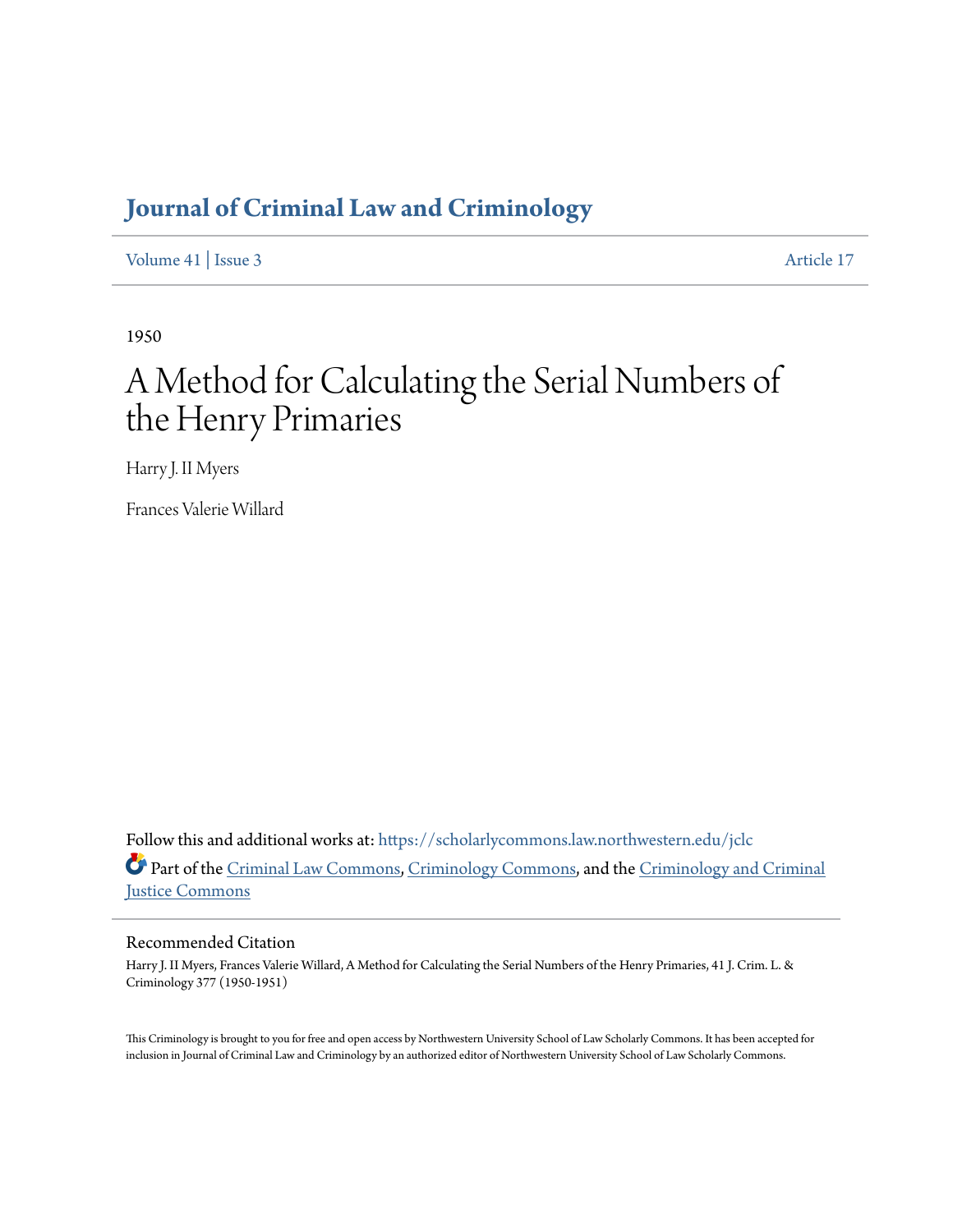# **A METHOD FOR CALCULATING THE SERIAL NUMBERS OF THE HENRY PRIMARIES**

#### Harry J. Myers, II. and Frances Valerie Willard

The authors are consulting criminologists and co-directors of the American Acad- **-** emy of Criminology. Both served for a number of years as a special lecturer in advance and technical police procedure at the Police School, Public Service Institute<br>of the Commonwealth of Pennsylvania, and during World War II as instructors<br>in police criminology to Chinese army officers. They were fo

Routinely, in all identification bureaus employing the Henry fingerprint system, the classification formula for a set of prints consists of a numerical fraction. Primary filing and searching is dependent on this fraction.

The literature, however, does not indicate the precise *numbered* position of each primary classification, nor how to calculate it. Because it is first, it is perhaps well known that primary  $\frac{1}{2}$  is number one serially. Similarly, because it is last, primary **3%2** is known to be the last, or 1024th. But there is nothing to indicate the serial numbers of the 1,022 intermediate primaries, such as  $\frac{9}{17}$ ,  $\frac{5}{13}$ ,  $\frac{15}{23}$ ,  $\frac{27}{30}$ , etc.

Nor, in routine procedure, are such serial numbers required. Perhaps that is why standard texts omit reference to it, and why none of the experts questioned **by** present writers knew these serial numbers or how to calculate them. Neither multiplication, subtraction, nor addition alone provide these numbers.

### FIRST METHOD

Having need for these serials, the present writers' first method was to insert, in each square of the Henry grid,<sup>1</sup> a whole number, beginning with "1," to represent each primary fraction. This had the effect of ordering all primaries serially **by** number, from *I* to *1,024.* It was necessary to record the numbers from left to right on each horizontal **row** in order to avoid arriving at a false result.

The grid and resulting chart of serial numbers is not reproduced here because after it was complete, the writers worked out a method for calculating the numbers without grid or chart. **Up** to this point they had merely extended the principle utilized in their little-lettered sequence controls.<sup>2</sup>

**<sup>1.</sup>** Henry's grid is the series of horizontal and vertical squares, **32** each way, comprising the total of 1,024 squares (32 x 32), horizontal squares representing numerators and vertical squares the denominators. It is always shown blank in the literature.<br>2. MYERS AND WILLARD: Sequence Controls for the Filing of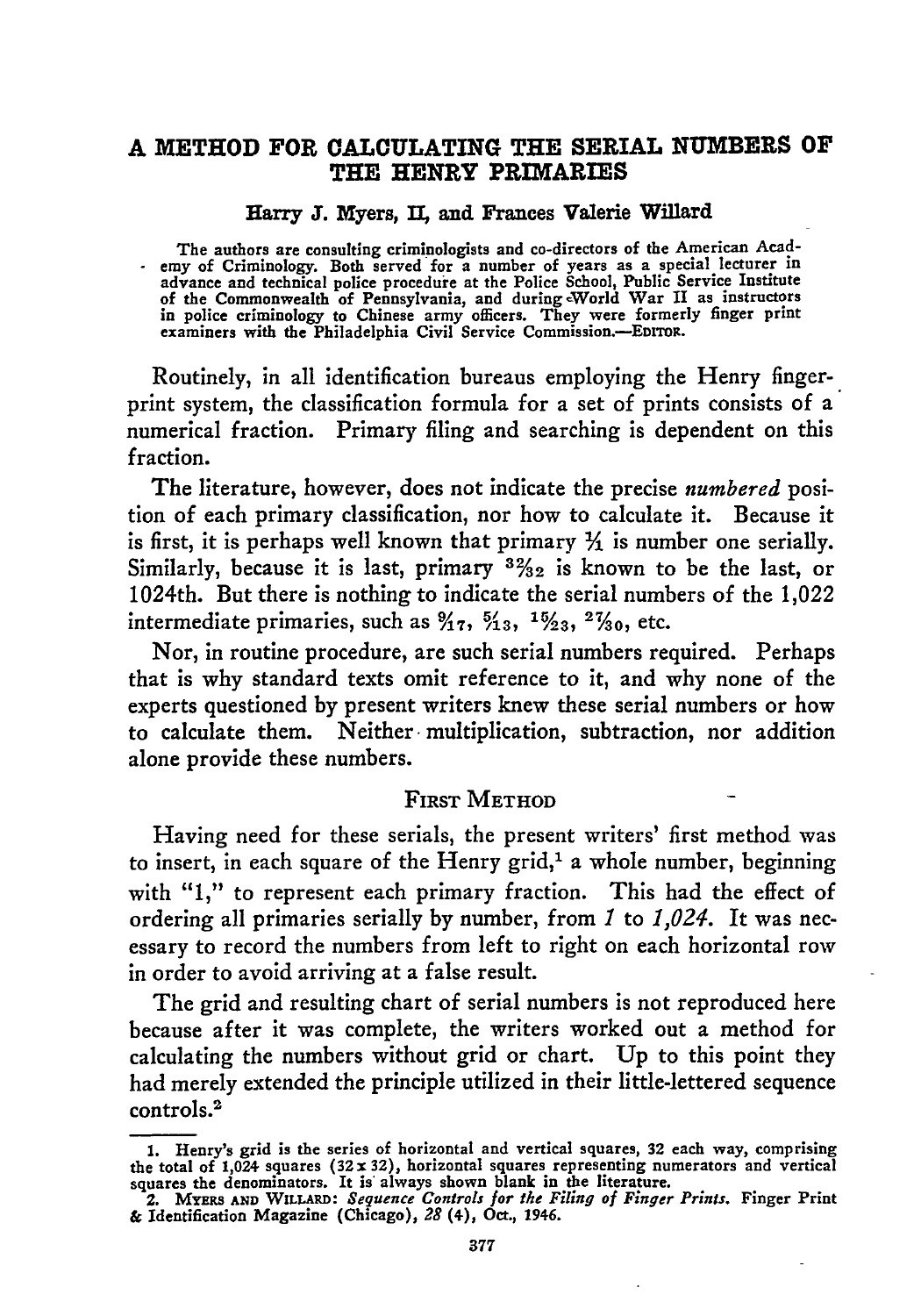Midway in the recording of serials on the grid we observed that the numbers for the *first* and *last* fractions for any primary group could be arrived at **by** simple addition. Thus, primary fraction **%** would have serial number **33.** This is determined **by** the mere addition of *"1"* to the total number of primaries possible for the denominator-1 group (i. e. **32).** Similarly, the serial number for the *last* fraction for any primary group may be determined **by** adding the totals of each full complement of **32** numerators in all the primary groups concerned. Thus, by adding total numerators for the denominator-1 and denominator-2 primary groups, it is determined that the serial number for **3%** is 64.

In other Words, the primary denominator group *1,* having **32** numerators, presents the serial  $1$  for fraction  $\frac{1}{1}$ , and serial 32 for fraction **8%,.** Therefore, the next group in sequence would be the denominator-2 group and, since its first numerator would be *1* (i.e., **%)** the total of **32** for preceding group is added to the numerator of the succeeding group or 32 plus **1.** In this manner all the *first* fractions for any primary group may be determined.

The same method is employed for the *last* fractions for these primary groups. Here, however, the *highest* fractional component in each group, namely the numerators-32 is added. Thus, the serial for  $3\frac{2}{3}$  is arrived at **by** adding total numerators **(32)** for the first primary group (Y1 with highest component **32)** to the highest component **(32)** in the denominator-2 group, or **32** plus **32** equals 64. **By** repeating the process for all groups up to and including the group for which the serial is required, any serial number for the first and last fractions of any primary group may be obtained.

But the same method does not provide serial numbers for the intermediate fractions in any of the **32** primary denominator groups. In short, there remain **960** primary fractions for which first method does not provide serial numbers. **By** experiment a process was discovered for calculating the serial numbers without grid or chart, thus rendering this discussion almost pointless except for this: That the grid-chart method can be used to test the validity of results determined **by** the second method. This applies to intermediate, as well as to first and last fractions for a given primary group, provided that the Henry grid is completely filled in **(1** to 1,024).

## **SECOND** METHOD

The second method, and the one herewith reported as a process for calculating serial numbers for Henry primaries, is simple in operation,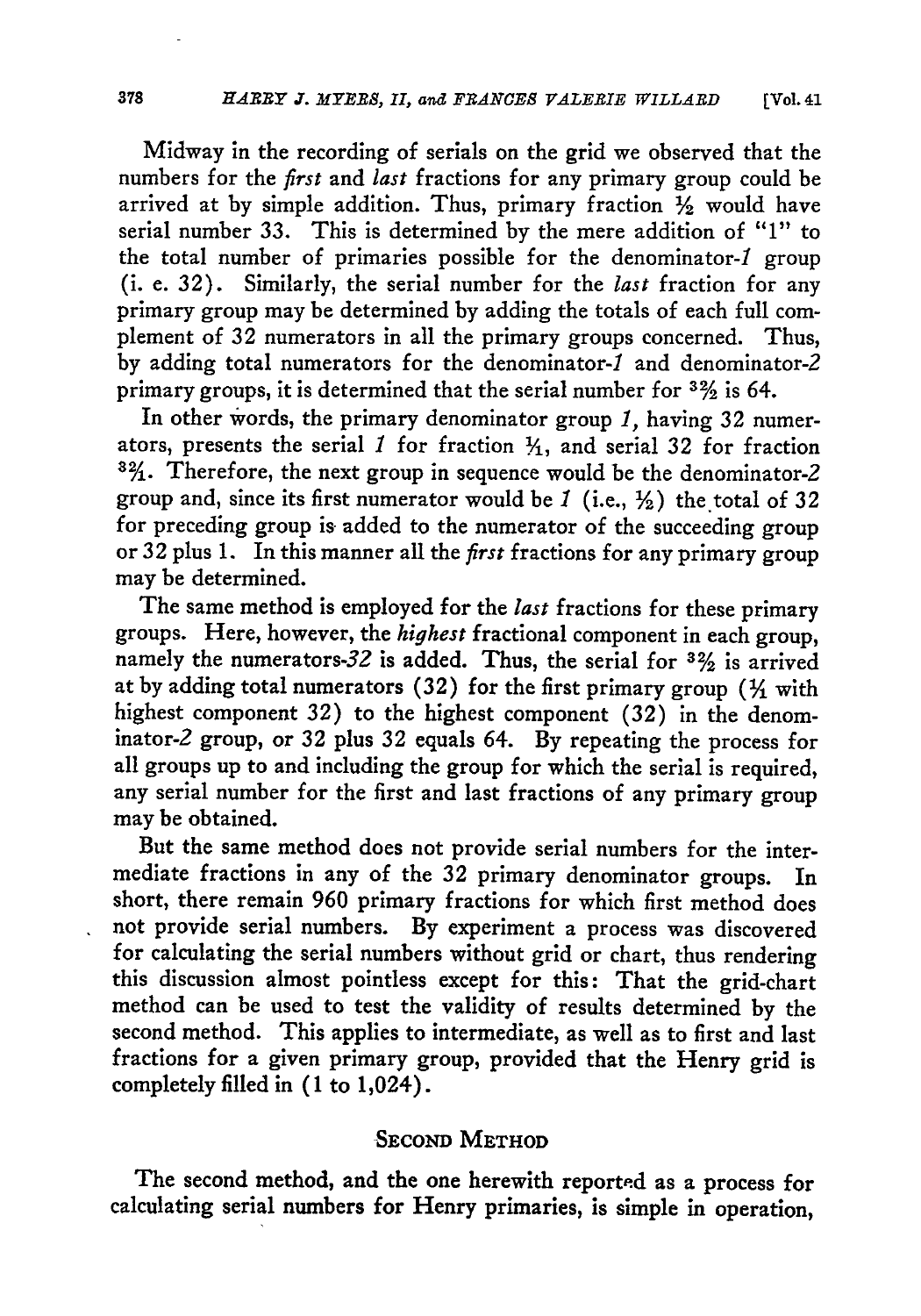requiring only a few trial runs for development of proficiency in its use. *Rule 1: Where problem NUMERATOR is 32. Multiply problem numerator by problem denominator. The product equals the serial number for the problem fraction.*

*Example:* Calculate serial number for the primary  $3\frac{2}{17}$ .

*Solution:*  $32 \times 17 = 544$ . Serial number for the primary fraction *'%7* is therefore 544.

*Rule 2: Where problem NUMERATOR is LESS THAN 32. First, multiply problem denominator by 32 (the total number of numerators possible for a given primary group).*

*Second, subtract problem NUMERATOR from 32 (total numerators for the group).*

*Third, subtract the result of step two, from the total numerators for the problem group. The product equals the serial number for the problem fractional primary.*

*Example:* Calculate serial number for primary **%7.**

*Solution:* (1st step);  $32 \times 17 = 544$ .

$$
\begin{array}{r} \n \text{(2nd step)}; \underline{\hspace{1cm}} 32 \\
\underline{\hspace{1cm}} 9 \\
\underline{\hspace{1cm}} 23 \\
\hline \end{array}
$$
\n
$$
\begin{array}{r} \n \text{(3rd step)}; \underline{\hspace{1cm}} 544 \\
\underline{\hspace{1cm}} 23 \\
\underline{\hspace{1cm}} 521\n \end{array}
$$

*Serial number for primary*  $\frac{9}{17}$  *is 521.* 

The "triple play" procedure under Rule 2 is brought about by the compound nature of the interrelated fractions, which in themselves are serially ordered. When, therefore, a problem numerator is less than the total possible numerators for the problem primary group, this total has to be considered in order to preserve the equilibrium of the sequences in their relation to the whole.

However, the product resulting from the first step provides a number greater than that represented by problem numerator, hence the second step which provides the reducing element needed for lowering the firststep product to a serial number of the fraction. Stated differently, the result is always a serial number which occupies, as an integer, precisely the same position on the grid, and in the finger print file, as that occupied by a given fraction.